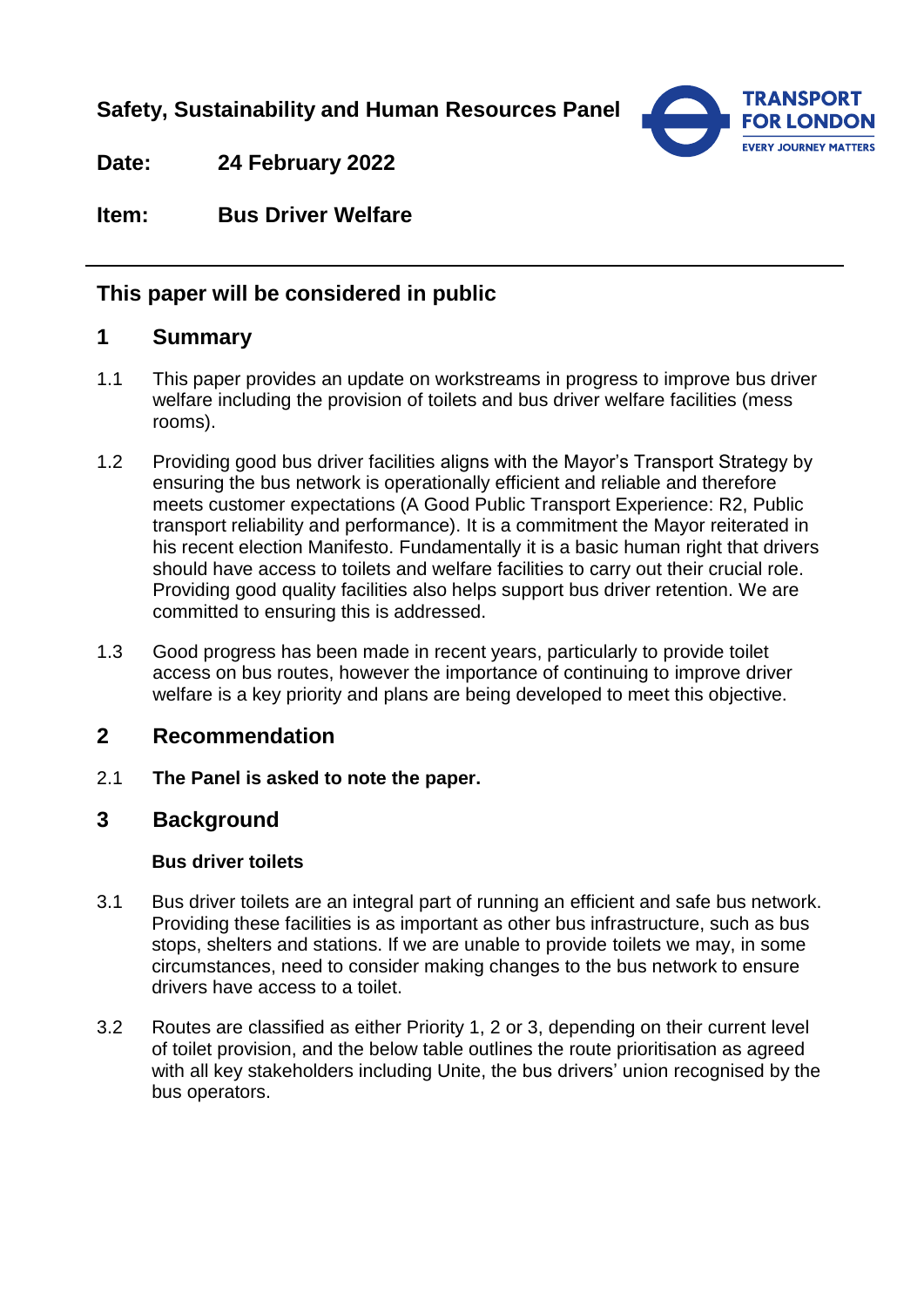### **Table 1: Priority Classification**

| <b>Priority</b> | <b>Description</b>                                                                               |
|-----------------|--------------------------------------------------------------------------------------------------|
| 1               | Routes without any staff facilities at either terminus.                                          |
| 2               | Routes that have limited access and run beyond the opening hours<br>of the available facilities. |
| 3               | Routes with a round trip greater than 150 minutes with a toilet<br>provision only at one end.    |
| <b>New</b>      | Sites where a route is being extended or introduced that do not<br>have existing facilities.     |

#### **Bus driver mess room relief facilities**

- 3.3 Bus driver relief facilities are typically mess rooms, or quiet areas, where drivers can take a scheduled break. Relief facilities are provided in several different ways, predominantly though (a) and (b) below:
	- (a) by bus operating companies, normally at bus garages;
	- (b) by bus operating companies through local informal agreements with businesses; and
	- (c) by TfL at key locations normally at bus stations, or large bus stands, where a significant number of routes terminate, and land is available.
- 3.4 There are 58 relief facilities that we provide for bus drivers across the network. We ensure these facilities are well maintained and renewed on a regular basis. However, many are now becoming life expired, or require capacity improvements, and action is required. We have therefore developed a prioritised forward programme of renewals, including capacity improvements, for locations where relief facilities are currently provided. We also ensure opportunities to provide new facilities are maximised through third party development obligations.
- 3.5 Following discussion with Unite and bus operators, we have updated our tender documents for bus contracts to be clearer on the minimum level of driver facilities to be provided.

## **4 Progress since 2018**

4.1 Since 2018, there has been a step change in the delivery of bus driver toilets. A total of 62 bus routes have had new toilets installed. Fifty of these are on priority routes and a further 12 have been provided to support service changes. This is an unprecedented improvement – at the previous delivery rate it would have taken nine years to achieve. A list of the sites and routes is included in Appendix 1.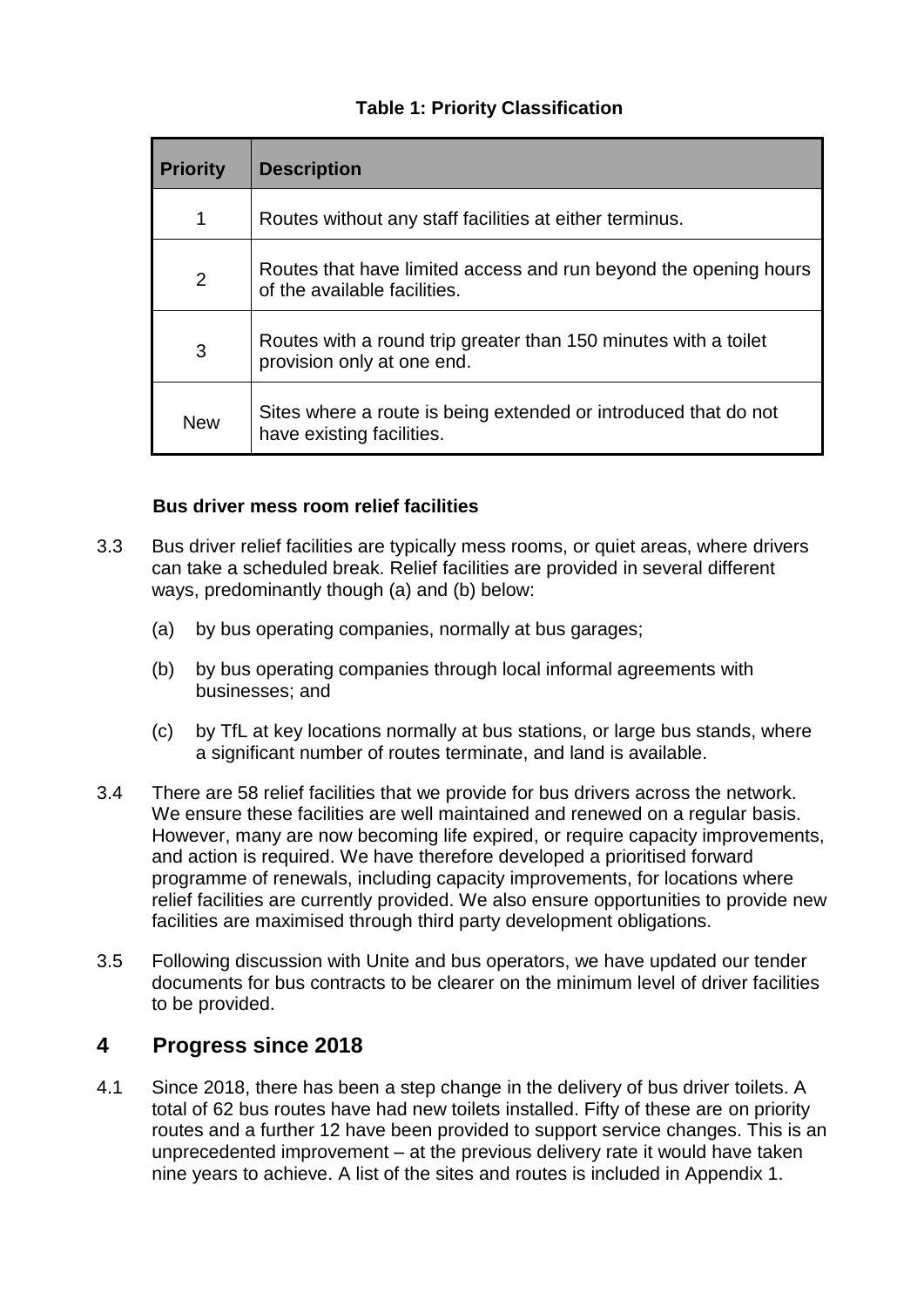- 4.2 In 2020/21 we significantly improved the provision of bus driver mess rooms, including capacity improvements, to support bus drivers during the coronavirus pandemic, this included:
	- (a) a total of 39 bus driver mess rooms were improved either by reconfiguration of the existing facility to better improve social distancing, or through providing new cabins to increase the available capacity. See Appendix 2 for a full list of sites; and
	- (b) targeted renewals of bus driver mess rooms to address condition issues were completed at five locations.

## **5 Current Programme**

- 5.1 Progress since 2018 has been significant but we recognise the importance of continued investment in bus driver welfare. We plan to build on the good work of previous years to further improve the provision of bus driver welfare with a focus on making sure our assets are in good condition, are fit for purpose and have the capacity required to meet demand of all users (including female drivers).
- 5.2 We have developed a long-term prioritised plan to support these objectives. The locations have been prioritised based on known defects, condition and required capacity.
- 5.3 In 2021/22 we have:
	- (a) completed the procurement for eight targeted toilet renewals to address condition issues at busy locations. We are in the process of finalising the appointment of the contractor and will commence the first builds in March 2022. A list of these sites is included in Appendix 3.
	- (b) completed the design and planning work to install four new toilets on our network. Two of these (route 33 and route 440) have been built and are in operation. We plan to complete the build on two further routes before the end of March 2022;
	- (c) completed 20 feasibilities for bus driver welfare improvements. We plan to have completed a total of 28 feasibilities by the end of March 2022 allowing us to make informed decisions on investment priorities and plan the delivery to achieve best value for money; and
	- (d) following on from our feasibility work, identified four quick win locations. One of these, at Peckham bus station, has been delivered providing space for an additional 24 bus drivers. The remaining three sites are due to be completed before the end of March 2022. Further details of these projects are included in Appendix 4.

#### **Future Investment and delivery**

5.4 Our priority this financial year is to complete the feasibility work that will allow us to make informed decisions about the forward programme and confirm the delivery plan. Delivery of these projects will require planning consents, building